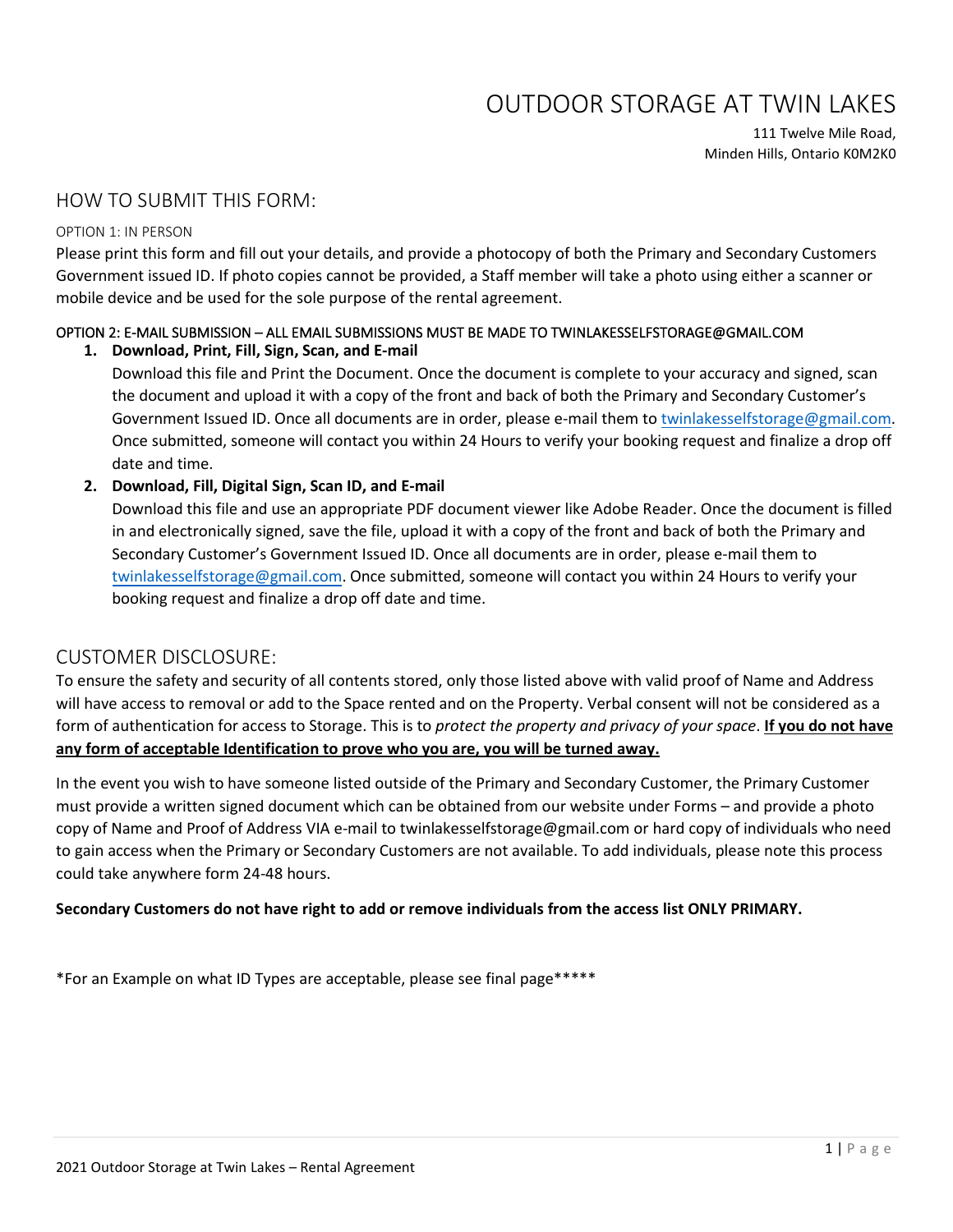| THIS SECTION TO BE FILLED OUT BY OFFICE PERSONAL: |              |              |                      |  |
|---------------------------------------------------|--------------|--------------|----------------------|--|
| DATE RECEIVED:                                    | RECEIVED BY: | RENT AMOUNT: | <b>PER MONTH+HST</b> |  |
| ZONE:<br>SIZE:                                    | END DATE:    |              |                      |  |

# ZONE AREA INFORMATION

## PRIMARY CUSTOMER INFORMATION

| Full Name:             |              | DOB:       |
|------------------------|--------------|------------|
| <b>Street Address:</b> |              |            |
| City:                  | Postal Code: | Province   |
| Home#:                 | Cell#:       | Business#: |
| ID Type:               | $ID#$ :      | Expiry:    |
| Signature:             |              |            |

## SECONDARY CUSTOMER INFORMATION

| Full Name:             |         |              | DOB:       |          |
|------------------------|---------|--------------|------------|----------|
| <b>Street Address:</b> |         |              |            |          |
| City:                  |         | Postal Code: |            | Province |
| Home#:                 | Cell#:  |              | Business#: |          |
| ID Type:               | $ID$ #: |              |            | Expiry:  |
| Signature:             |         |              |            |          |

# TYPE OF RENTAL SPACE REQUIRED

| Check one:                                                                                                                                                                                                                                                  | Equipment/Trailer  <br>Vehicle<br>Boat   RV  <br>Other: |  |  |
|-------------------------------------------------------------------------------------------------------------------------------------------------------------------------------------------------------------------------------------------------------------|---------------------------------------------------------|--|--|
| If Space is Occupying more then once Motorized Item, Information on each item will be requested such as Name of Registrar,<br>VIN, License Plate, and Proof of Ownership.                                                                                   |                                                         |  |  |
| In the Event Commercial equipment and Machinery is being stored at Outdoor Storage at Twin Lakes, A separate form must be<br>filled out by the Owner or Acting Manager who has authority to store said items. If needed, please request the secondary form. |                                                         |  |  |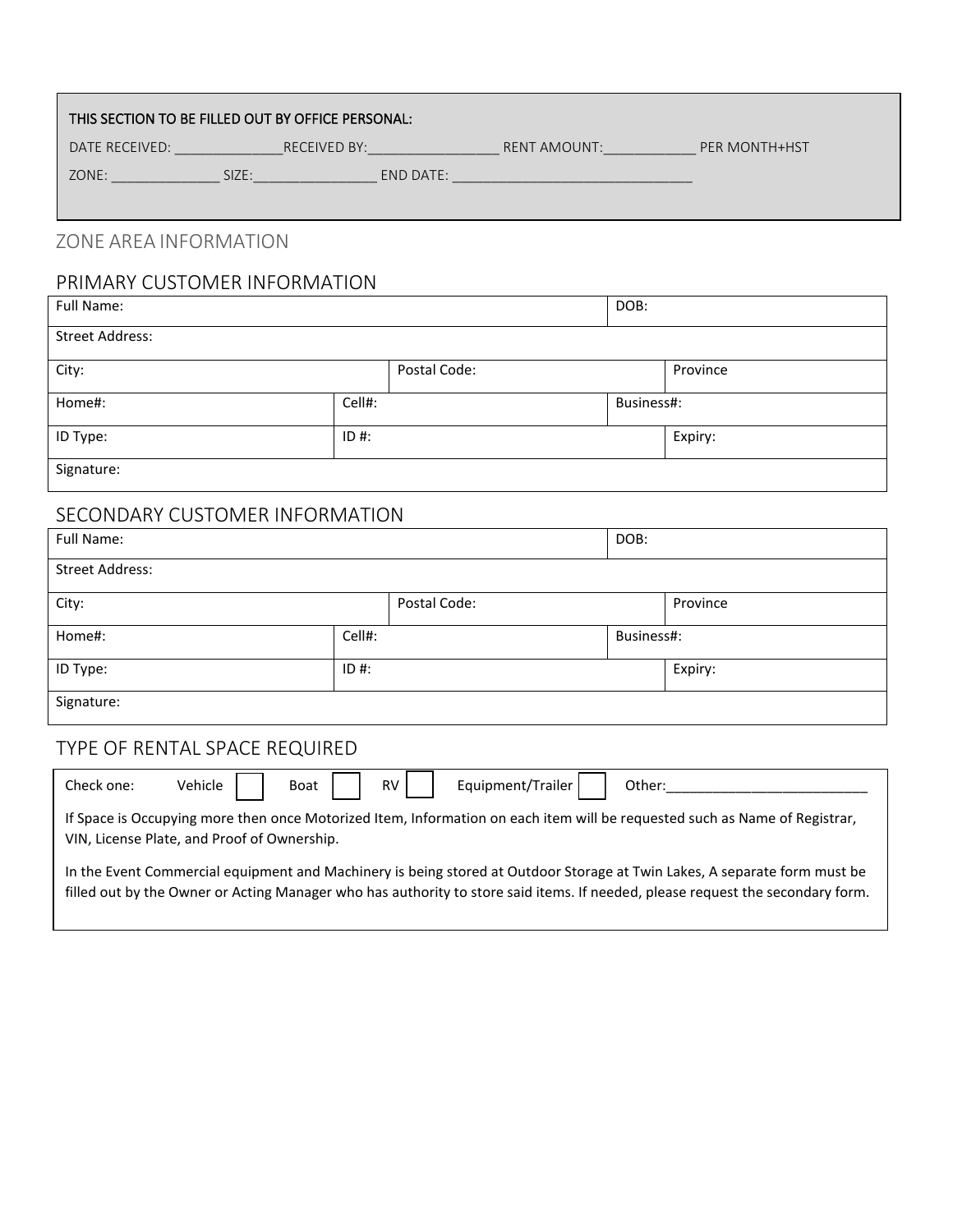## CONTENTS OF RENTAL INFORMAITON:

| Name of Registar: |        |      |
|-------------------|--------|------|
|                   |        |      |
| Make:             | Model: | Year |
| Colour:           |        |      |

# HOW WOULD YOU LIKE TO PAY?

| OPTION 1: OUTDOOR STORAGE AT TWIN LAKES CHARGES YOUR CREDIT CARD ON THE DAY OF THE MONTHLY<br>ANNIVERSERY OF THE START DATE EACH MONTH.                                                                                                                                                                                                                                                                                                                                                                                                                                                                                                                                                                                                                                  |                                                                                                                                                                                                                                |  |  |  |
|--------------------------------------------------------------------------------------------------------------------------------------------------------------------------------------------------------------------------------------------------------------------------------------------------------------------------------------------------------------------------------------------------------------------------------------------------------------------------------------------------------------------------------------------------------------------------------------------------------------------------------------------------------------------------------------------------------------------------------------------------------------------------|--------------------------------------------------------------------------------------------------------------------------------------------------------------------------------------------------------------------------------|--|--|--|
|                                                                                                                                                                                                                                                                                                                                                                                                                                                                                                                                                                                                                                                                                                                                                                          |                                                                                                                                                                                                                                |  |  |  |
| Outdoor Storage at Twin Lakes has my authority to charge the below credit card and any other credit card provided by me, the<br>Primary Customer or the Secondary Customer to Outdoor Storage at Twin Lakes through verbal (including telephone) or written<br>correspondence, for all amounts owing under this Rental Agreement. I agree that it is solely my responsibility to update my<br>credit card information on file when I change cards, my card is compromised, or my card expires. Outdoor Storage at Twin Lakes<br>is not liable for my failure to ensure the credit card on file is active, current and has credit available. Charges on credit Card<br>Statements may appear as Twin Lakes Resort due to the facility being located at Twin Lakes Resort. |                                                                                                                                                                                                                                |  |  |  |
| Signature: the contract of the contract of the contract of the contract of the contract of the contract of the                                                                                                                                                                                                                                                                                                                                                                                                                                                                                                                                                                                                                                                           |                                                                                                                                                                                                                                |  |  |  |
| Circle One:<br><b>Visa</b><br>Mastercard                                                                                                                                                                                                                                                                                                                                                                                                                                                                                                                                                                                                                                                                                                                                 |                                                                                                                                                                                                                                |  |  |  |
| Name on Card: The contract of the contract of the contract of the contract of the contract of the contract of the contract of the contract of the contract of the contract of the contract of the contract of the contract of                                                                                                                                                                                                                                                                                                                                                                                                                                                                                                                                            | Date: the contract of the contract of the contract of the contract of the contract of the contract of the contract of the contract of the contract of the contract of the contract of the contract of the contract of the cont |  |  |  |
|                                                                                                                                                                                                                                                                                                                                                                                                                                                                                                                                                                                                                                                                                                                                                                          | CVV#: Expiry:                                                                                                                                                                                                                  |  |  |  |
| OPTION 2: YOU WILL SEND AN E-TRANSFER TO twinlakesselfstorage@gmail.com                                                                                                                                                                                                                                                                                                                                                                                                                                                                                                                                                                                                                                                                                                  |                                                                                                                                                                                                                                |  |  |  |

## HOW DID YOU FIND US?

| Wor.<br>عافصهن<br>ning<br>-Bv<br>Mouth<br>Jrive-<br>. | Media<br><b>JUL</b><br>Cidi |
|-------------------------------------------------------|-----------------------------|
|-------------------------------------------------------|-----------------------------|

I have filled out this form as accurate to my knowledge. I understand that if any information deemed to be untrue or inaccurate, I, the Primary Customer will be held solely responsible.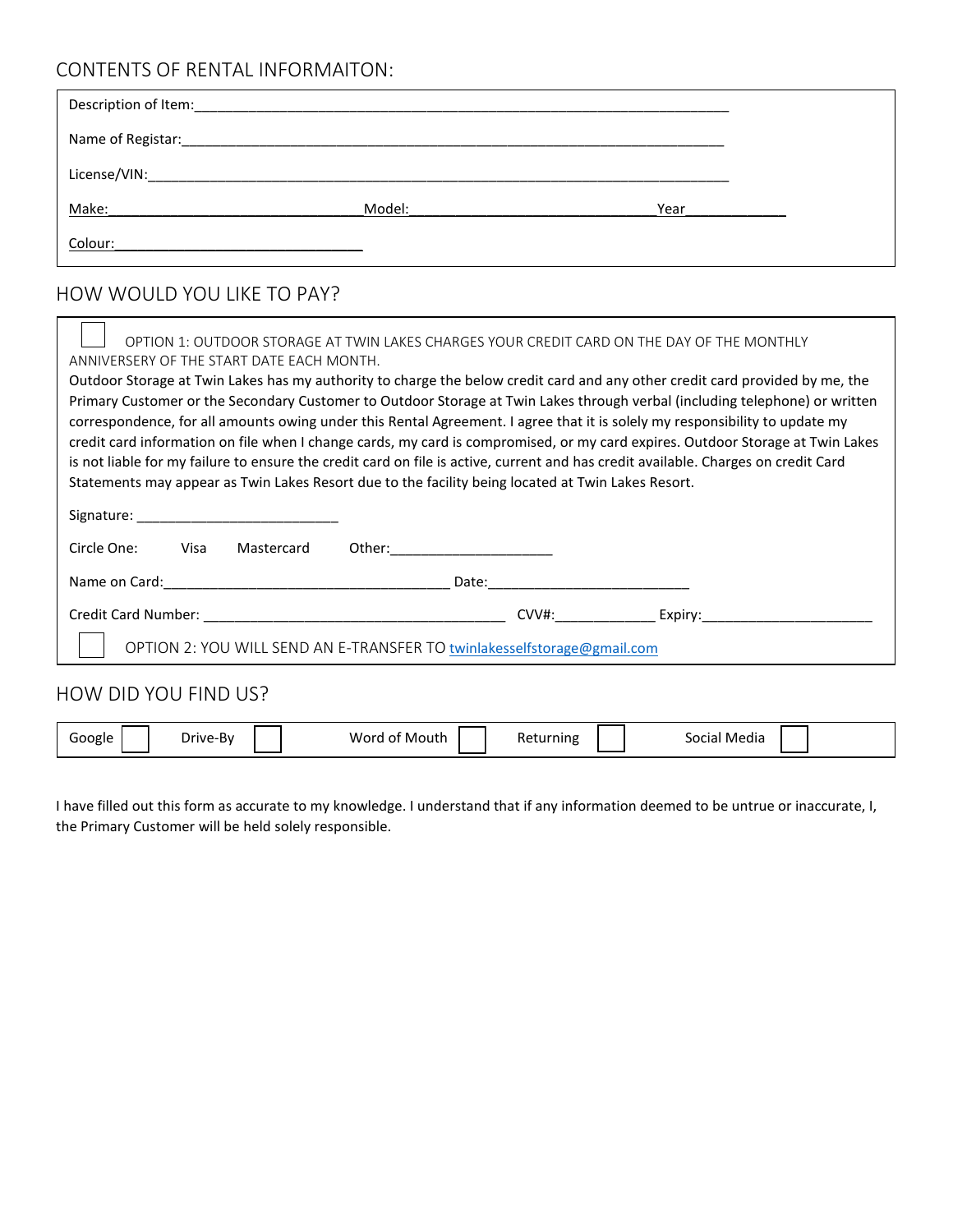THIS RENTAL AGREEMENT (the "Agreement") is executed by and between Outdoor Storage at Twin Lakes ("Twin Lakes or Luigi Centurami") and You ("Primary and Secondary Customer").

FOR GOOD AND VALUABLE CONSIDERATION, the receipt and sufficiency of which is hereby irrevocably acknowledged, the parties hereto agree to the following:

1.KEY TERMS AND CONDITIONS:

| <b>Definition</b>                   | <b>Description</b>                                                                                                                                                                                                                                                                             |
|-------------------------------------|------------------------------------------------------------------------------------------------------------------------------------------------------------------------------------------------------------------------------------------------------------------------------------------------|
| Space, Start<br>Date, Rent          | See Page 1.                                                                                                                                                                                                                                                                                    |
| <b>Deposit</b>                      | \$45 (due on signing of this Agreement)                                                                                                                                                                                                                                                        |
| <b>Late Charge</b>                  | \$10 (due 10 days after Rent is not paid and applies cumulatively to each month of late Rent; for example,<br>if Rent is late for 2 months, the Late Charge is \$10 for the first month and \$20 for the second month, for a<br>cumulative Late Charge of \$30 at the end ofthe second month.) |
| <b>Lien Handling</b><br>Charge      | \$20 for registered letter (due 31 days after Rent is not paid; whether or not sale occurs) and \$500 for sales<br>costs to dispose of contents if space does not include an automobile or automobile like item, \$1,000 if<br>Space does contain a car or car like item                       |
| <b>Returned</b><br><b>Checks</b>    | \$25 per returned check                                                                                                                                                                                                                                                                        |
| Primary<br><b>Customer</b>          | Primary Contact Individual; Responsible for payment, referred to as "You" in agreement                                                                                                                                                                                                         |
| <b>Secondary</b><br><b>Customer</b> | Secondary Contact Individual; referred to as "you" in agreement                                                                                                                                                                                                                                |

2. SPACE: You hereby rent the "Space" beginning on the Start Date from Luigi Centurami pursuant to the terms and conditions set forth herein. The Space is included in a larger facility located at Outdoor Storage at Twin Lakes' address shown above which contains similar leased premises and common areas as may be designated from time to time by Luigi Centurami for use by You and others. The entire facility is hereinafter referred to as the "Property". You acknowledge that you have inspected the Space and, except as may be noted below, You acknowledge that the Space is in an outdoor facility gated in as one. You shall not make, authorize or effect any repairs or alterations of any kind to the Space or the Property.

3. TERM: The term of this Agreement shall commence on the Start Date and shall continue from month to month thereafter until terminated in accordance with the term and conditions set forth herein.

### 4. FEES AND CHARGES:

- a) **Rent**: You shall pay the Rent to Twin Lakes Resort for the use of the Space, without abatement, deduction, set-off, prior notice, demand or billing statement, plus any applicable taxes, on the Start Date and payable thereafter in advance of the calendar monthly anniversary date of the Start Date (the "Rent Date"). Luigi Centurami may increase the current Rent upon 30 days' prior written notice to You, but such increase in monthly Rent shall not be more than \$50 per month in addition to the current Rent for any one rental increase. You shall continue to pay Rent until (i) the Space is returned to Twin Lakes, clean and empty of goods; (ii) all outstanding amounts are paid in full;
- b) **Deposit**: You shall pay in advance of the Start Date the Deposit to be used by Twin Lakes at the termination of this Agreement for the cost of any repairs to the Space, Property or clean-up charges due to damage caused by the intentional or negligent acts of You or any person acting with the express or implied consent of You. The Deposit may, at Twin Lakes' option, be used to cure any default by You, but does not preclude Twin Lakes from pursuing other rights to recover. In the event it is so used by Twin Lakes, You shall, immediately upon demand by Twin Lakes, replenish the Deposit. Twin Lakes agrees to return the Deposit, without interest, to You within four (4) weeks of the termination of this Agreement, upon You returning the rented Space in the same condition it was in when You took possession on the Start Date (clean of debris, garbage, environmental factors).
- c) **Late Charge**: If You fail to pay the Rent by the Rent Date, You shall pay, in addition to any other amounts due, the Late Charge as additional rent and Twin Lakes shall have the right, but not the obligation to not allow or permit access onto the Property or Space, not to be removed until all outstanding amounts are paid by You. In the event that Twin Lakes cannot dismiss you from the property, your contract automatically carries over to the Lien Handling.
- d) Lien Handling Charge: If You are delinquent in the payment of Rent or other charges due under this Agreement for more than 31 days, You shall pay the Lien Handling Charge to Twin Lakes for Twin Lakes' costs in processing the delinquent account, whether or not a sale occurs, and Your account will be billed for any sale costs.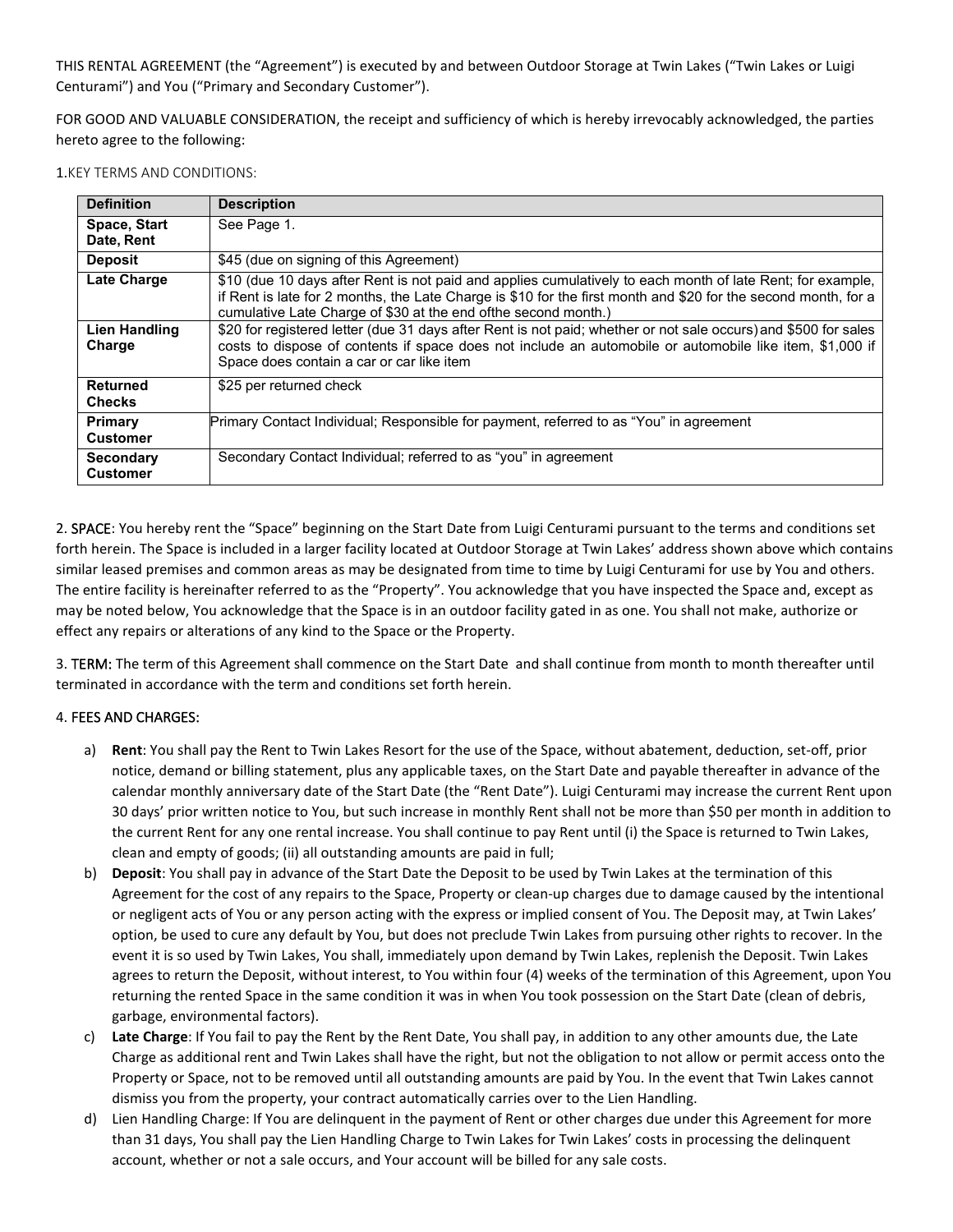- e) **Taxes:** You assume all responsibility for, and will promptly pay when due, all taxes and other amounts imposed by any governmental authority, and all license and permit fees payable in connection with this Agreement.
- f) **Returned Checks**: You will be charged the Returned Checks amount for any check returned by the issuing financial institution.

5. MAINTENANCE AND REPAIR OF THE SPACE: You shall immediately notify Twin Lakes of any maintenance or repairs required for the Space or Property. Twin Lakes will undertake such work that it deems necessary at its sole discretion.

6. USE OF SPACE AND COMPLIANCE WITH LAW**:** The Space shall be used solely for the purpose of storing personal property unless the Space is being rented by a Commercial Company, where individuals have the storing rights from said Company. In this instance all renting parties will be referred to under storing Personal Property of the Company.

7. You understand and agree that Twin Lakes need not be concerned with the kind, quantity, ownership or value of personal property or other goods stored by You in or about the Space. You shall not, under any circumstances, use the Space for the following uses: (i) residential living purposes; (ii) practicing or rehearsing music; (iii) for a workshop of any kind; (iv) for vehicle maintenance or repair; (v) for the storage of foodstuffs, animals, plants, insects or any perishables; (vi) for the manufacture, distribution, use or storage of illegal or controlled substances; (vii) for the manufacture, distribution, use or storage of flammable, explosive, toxic or any other inherently dangerous material; or (viii) for the operation of a business of any kind whatsoever, including the selling of goods as a flea market, second-hand outlet, garage sale or auction at the Space or Property. The Space shall not be used for unlawful purposes and will be kept in good condition by You. No property shall be stored in the Premises unless You are the owner of such property or otherwise have a legal right to possess such property. You shall not store in the items on the Property any items which would violate any law or any order, requirement, rule or regulation imposed by any local, provincial or federal agency or department. You shall not commit or cause to be committed any act which creates or may create a nuisance in or on the Property in which the Space is located. You will keep the Space and area surrounding the space free from rubbish, obstacles, and nuisances. You acknowledge and agree that the value of heirlooms or precious, invaluable or irreplaceable property such as books, records, writings, works of art, objects for which no immediate resale market exists, objects which are claimed to have special or emotional value to You, or records or receipts relating to the stored goods shall not

exceed the salvage value of the raw materials of which the item is constituted. You acknowledge and agree that any breach of the provisions contained in this Section shall conclusively deem You in default of this Agreement.

8. SPACE RESTRICTIONS: (i) Twin Lakes shall have the right to place its name and logo upon the Space. You shall not remove said name and logo, and will not apply any markings or signs of any kind whatsoever to the Space or Property. You will not repair, paint, mark or modify the Space. (ii) You are not authorized to move to a new/difference space; doing so will constitute a breach of this Agreement. (iii) You will notify Twin Lakes, in writing, of the vehicle identification number (V.I.N.) of any vehicle stored in the space or on the property (iv) You will notify Twin Lakes of any small engine or motorized item that you are storing and will be required to provide the requested identification requirements such as make, model, serial number, ownership, plates, etc..

9. INSURANCE: ALL PROPERTY IS STORED BY YOU AT YOUR SOLE RISK. THE PURCHASE AND MAINTENANCE OF A POLICY OF INSURANCE COVERAGE FOR THE STORED PERSONAL PROPERTY IS YOUR SOLE RESPONSIBILITY. You shall obtain insurance covering damage by fire, extended coverage perils, vandalism, burglary and all other risks of any nature for the full value of Your property. TO THE EXTENT YOU DO NOT OBTAIN THE REQUIRED INSURANCE COVERAGE FOR THE FULL VALUE OF YOUR PERSONAL PROPERTY STORED ON OR AROUND THE PROPERTY, YOU AGREE YOU WILL PERSONALLY ASSUME ALL RISK OF LOSS. Twin Lakes And Luigi Centurami will not be responsible for, and You hereby release Twin Lakes and Luigi Centurami from any responsibility for, any loss, liability, claim, expense, damage to property or injury to persons ("Loss"), including without limitation any Loss arising from the active or passive acts, omission or negligence of Twin Lakes or Luigi Centurami (the "Released Claims"). YOU WAIVE ANY RIGHTS OF RECOVERY AGAINST TWIN LAKES "LUIGI CENTURAMI" FOR THE RELEASED CLAIMS, AND YOU EXPRESSLY AGREE THAT THE CARRIER OF ANY INSURANCE OBTAINED BY YOU SHALL NOT BE SUBROGATED TO ANY CLAIM OF YOU AGAINST TWIN LAKES "LUIGI CENTURAMI". The provisions of this section will not limit the rights of Twin Lakes under section 9. YOU ACKNOWLEDGE AND UNDERSTAND THAT TWIN LAKES "LUIGI CENTURAMI" DOES NOT INSURE AND WILL NOT INSURE OR GUARANTEE AGAINST LOSS OF YOUR CONTENTS OR PROPERTY STORED ON THE PROPERTY.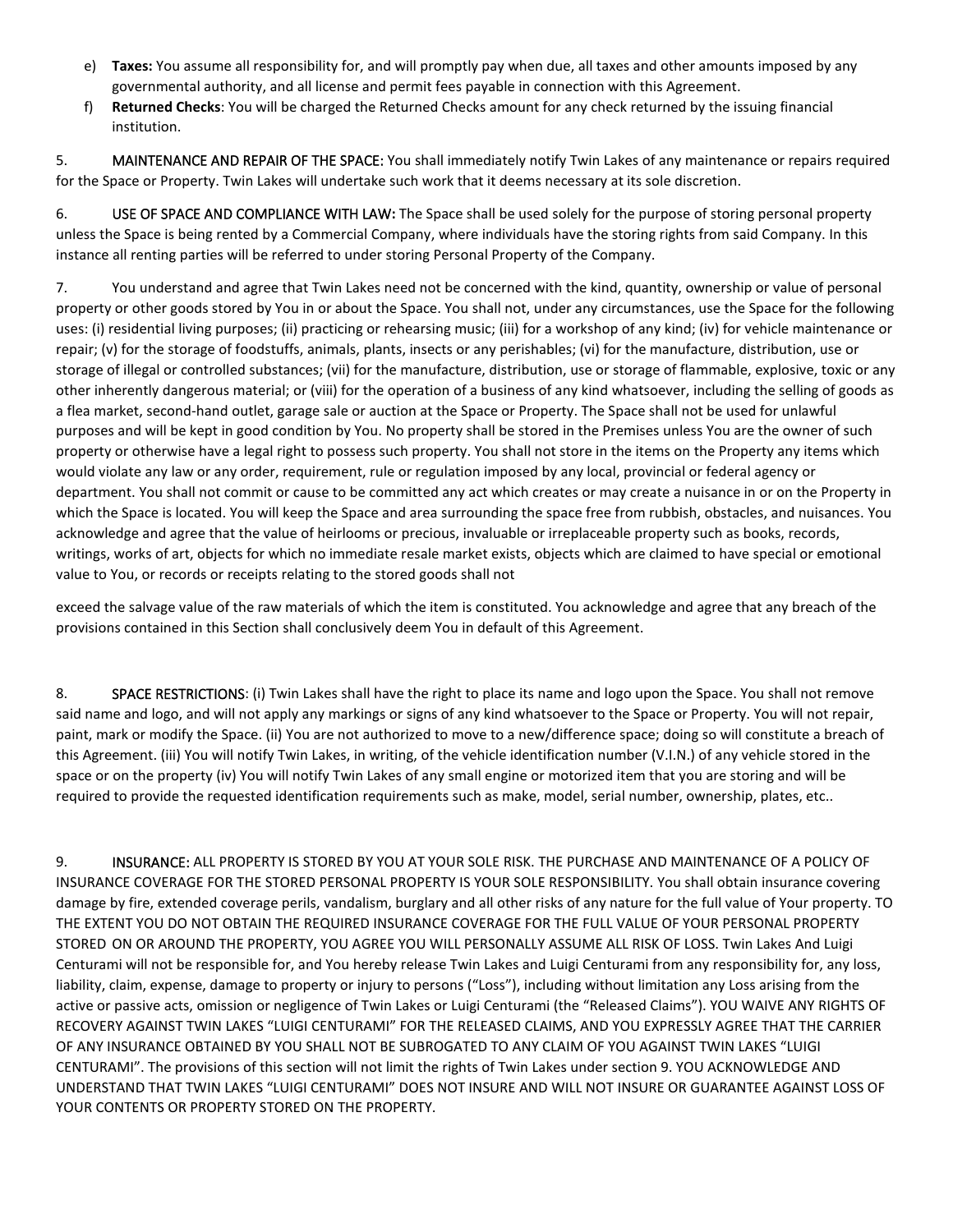### 10. LIMITATION OF LIABILITY; INDEMNITY:

- a) NEITHER TWIN LAKES NOR ITS AGENTS, INSURERS, EMPLOYEES, DIRECTORS AND OFFICERS, AND REPRESENTATIVES (COLLECTIVELY, THE "AGENTS") SHALL BE LIABLE FOR ANY LOSS, INJURY OR DAMAGE DERIVED FROM ANY CAUSE, INCLUDING THE NEGLIGENT OR DELIBERATE ACTS OR OMISSIONS OF TWIN LAKES OR THE AGENTS OR FAULTY MATERIALS OR WORKMANSHIP OR ANY OTHER DEFECT IN THE PROPERTY, OR FIRE, EXPLOSION, STEAM, ELECTRICITY, WATER, RAIN, SNOW, DAMGNESS; TO ANY PERSONS USING THE COMMON AREAS OR TO VEHICLES OR THEIR CONTENTS OR ANY OTHER PROPERTY THEREIN OR THEREON, OR FOR ANY DAMAGE TO PROPERTY ENTRUSTED TO TWIN LAKES OR THE AGENTS, OR FOR THE LOSS OF ANY PROPERTY BY THEFT, DAMAGE OR OTHERWISE, AND ALL PROPERTY LOCATED, KEPT OR STORED IN OR ABOUT THE PROPERTY SHALL BE SO LOCATED, KEPT OR STORED AT THE SOLE RISK TO YOU. YOU AND TWIN LAKES FURTHER SPECIFICALLY AGREE THAT TWIN LAKES AND THE AGENTS SHALL NOT BE SUBJECT TO ANY DUTY OR LIABILITY UNDER AND ARE HERBY EXPRESSLY EXEMPT FROM OCCUPIERS LIABILITY ACT, R.S.O. 1990 OR SIMILAR LEGISTLATION AS MAY BE IN FORCE FROM TIME TO TIME. YOU SHALL INDEMNIFY AND HOLD HARMLESS TWIN LAKES AND THE AGENTS FROM AND AGAINST ANY AND ALL LIABILITY, CLAIMS, DAMAGES, EXPENSES AND COSTS, INCLUDING LAWYER'S FEES, ARISING FROM THE USE OF THE SPACE OR THE PROPERTY BY YOU AND YOUR INVITEES, EXCEPT AS OTHERWISE PROVIDED HEREIN.
- b) Notwithstanding the above, if a court of competent jurisdiction disallows all, or a portion of the limitations or exclusions described herein, in no event shall the total liability of Twin lakes or the Agents for all damages, losses, and causes of auction (whether in contract or tort, including, but not limited to, negligence or otherwise) arising from the use of the Property exceed \$1,000.00.

### 11. TERMINATION:

- a) This Agreement shall terminate: (i) upon either party giving at least 30 days' prior written notice to the other party; (ii) upon 7 days' prior written notice to You by Twin Lakes "Luigi Centurami" upon breach of this Agreement by You; (iii) immediately before the bankruptcy or insolvency of You; or (iv) immediately upon Twin Lakes giving written notice to You, if You engage in the sale, manufacture or delivery of a controlled substance, or store or dispose of any hazardous material in the items stored on the space or on the property or otherwise use the Space in any manner that breaches this Agreement.
- b) All of Twin Lakes' rights shall survive the termination of this Agreement. Upon termination of this Agreement, You shall remove all property from the Space, vacate the Property in good and clean condition and deliver the Space to Twin Lakes in the same condition as when delivered on the Start Date. You shall leave a forwarding address with Twin Lakes.
- c) Upon any termination of this Agreement, except as prohibited by law, if any personal property of You remains in the Space or the Property such property is deemed abandoned by You and may, at the sole option of Twin Lakes, become the property of Twin Lakes and Twin Lakes may, at Twin Lakes' sole option and without notice to You, sell, destroy or otherwise dispose of such personal property and shall not be liable to You for any loss or damage thereby caused. After any sale of such property, Twin Lakes shall upon request of You pay to You the remainder, if any, of the proceeds of sale after deduction of the Rent and other charges unpaid along with Twin Lakes' costs in realizing the same. Any request for the remainder of proceeds after sale shall be made by You no later than ninety (90) days following the sale, and if no request is post-marked and received by Twin Lakes or hand-delivered to Twin Lakes within that 90-day period, then any remainder of proceeds from the sale of the personal property shall absolutely belong to Twin Lakes.

### 12. **Twin Lakes' Lien Rights:**

- a) Grant of Security Interest. In addition to such liens and remedies provided by law, You hereby grant to Twin Lakes a security interest in the Space and all personal property located in the Space and on the Property to secure the payment of all rents, labor or other charges, indebtedness and liabilities, present or future, absolute or contingent, joint or several, including expenses for the preservation of or expenses reasonably incurred in the sale or other disposition of said personal property, arising from Your default under this Agreement. Twin Lakes may register this security interest at its sole discretion.
- b) Default by You. If You fail to make any payment of any amounts payable herein as and when such payment becomes due and/or if You default in the performance of any of Your other obligations hereunder, and such non-payment or other default continues for a period of ten (10) consecutive days, then all unpaid Rent and all other amounts payable hereunder shall be forthwith due and payable in their entirety and, in addition to any other rights or remedies to which Twin Lakes is entitled hereunder or at law, Twin Lakes shall have the following rights and remedies which are cumulative and not alternative:
	- i. to terminate this Agreement;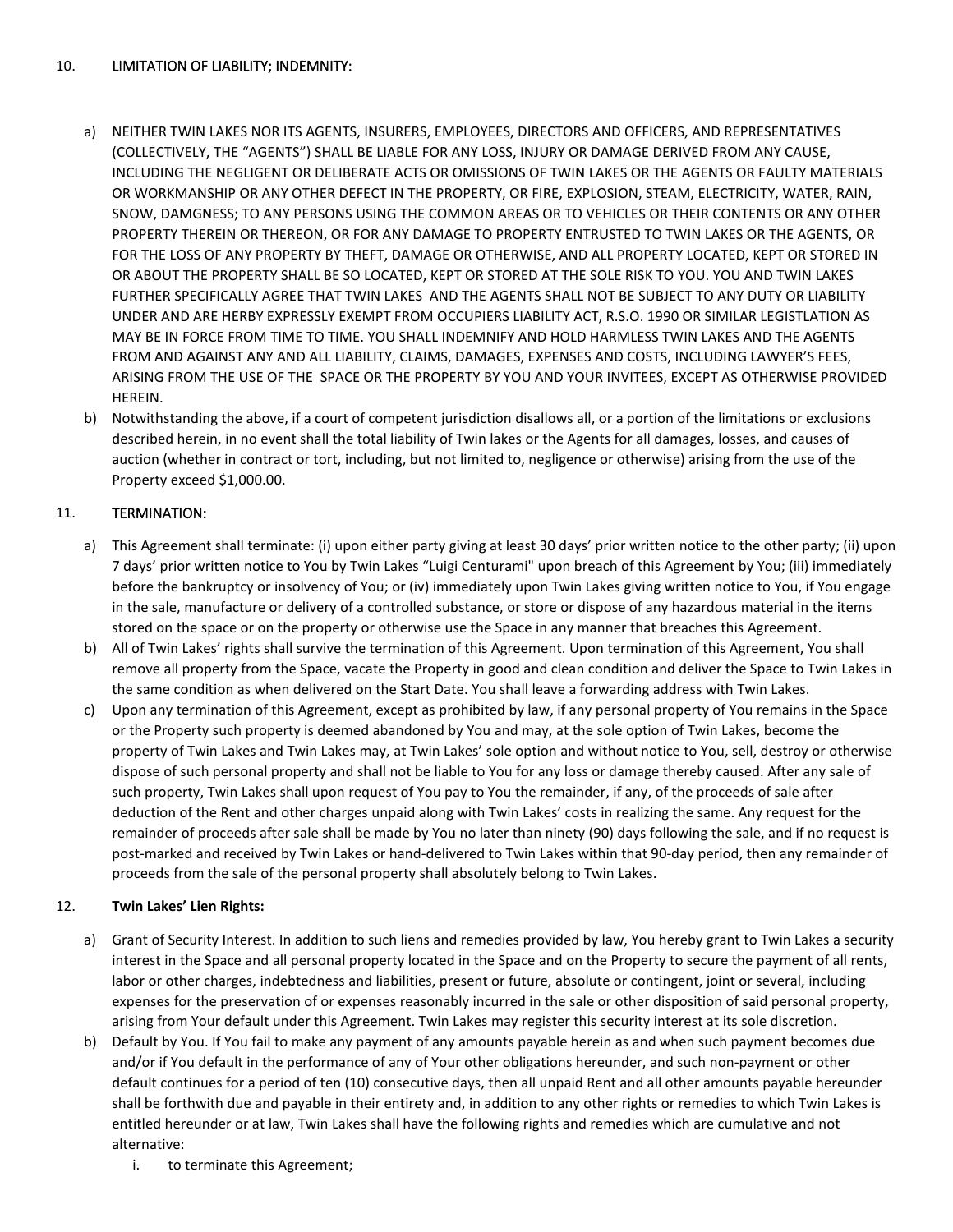- ii. to remedy any default of You as hereinafter described; or
- iii. to charge Late Charges. Twin Lakes may from time to time resort to any or all rights and remedies available to it in the event of any default hereunder by You, either by any provision of this Agreement or by statute or in equity, all of which rights and remedies shall be cumulative and not alternative, and the express provisions hereunder as to certain rights and remedies are not to be interpreted as excluding any other or additional rights and remedies available to Twin Lakes at law or in equity. If You default under this Agreement, Twin Lakes may enforce its rights, including any rights to seize the Space and its contents, and sell property contained in the Space at the time of default.

13. NO WARRANTIES: TWIN LAKES HEREBY DISCLAIMS AND YOU HEREBY WAIVE ANY IMPLIED OR EXPRESS WARRANTIES, GUARANTEES OR REPRESENTATIONS OF THE NATURE, CONDITION, SAFETY OR SECURITY OF THE SPACE AND THE PROPERTY. YOU HEREBY AGREE TO AND ACKNOWLEDGE, THAT YOU HAVE INSPECTED AND ACCEPT THE SPACE AT YOUR OWN RISK AND PERIL; THAT TWIN LAKES DOES NOT REPRESENT OR GUARANTEE THE SAFETY OR SECURITY OF THE SPACE OR THE PROPERTY OR OF ANY PERSONAL PROPERTY STORED THEREIN; AND THAT THIS AGREEMENT DOES NOT CREATE ANY CONTRACTUAL DUTY FOR TWIN LAKES TO CREATE OR MAINTAIN SUCH SAFETY OR SECURITY.

### 14. ACCESS TO SPACE:

- a) You shall have access to the Space 24 hours a day, provided that you give the according notice of 24 Hours. Otherwise you must access during operating hours, You are not in default under this Agreement. Upon such default occurring and continuing uncured for a period of two (2) consecutive days, Your rights to access shall cease until such default has been cured.
- b) Twin Lakes shall have the right to access the Space at all reasonable times for all legal purposes, repair and maintenance purposes or upon default or termination of this Agreement. In the event You do not grant access to the Space as required, Twin Lakes shall have the right to remove Your lock and enter the Space to examine its contents, make repairs or alterations, or take any action necessary to preserve the Space, enforce Twin Lakes' right or comply with applicable laws. Access will be given to only the Primary or Secondary Customer unless otherwise given permission by Primary Customer

15. NOTICES: Any notice shall be in writing and shall be delivered by electronic mail or by mail, postage prepaid, unless, otherwise required by law or by this Agreement. Any notice sent by electronic mail shall be deemed delivered on the first business day following the day of transmission. Any notice sent by mail shall be deemed delivered on the third business day following the date of mailing with postage thereon fully prepaid and addressed in accordance with the provisions hereof. Any final notice from Twin Lakes to You shall be served by registered or certified mail to Your address as provided to Twin Lakes in this Agreement and, if appropriate, shall contain the information required by applicable provincial laws and regulations. Notice shall be effective upon mailing. IF YOU CHANGE YOUR ADDRESS, YOU SHALL GIVE TWIN LAKES WRITTEN NOTICE OF ANY SUCH CHANGE WITHIN TEN (10) DAYS SPECIFYING YOUR NEW CURRENT ADDRESS AND TELEPHONE NUMBER. In the absence of such notice, Twin Lakes shall be entitled to rely on Your previously provided address.

16. ASSIGNMENT AND SUBLETTING: You shall not sublet or assign all or any portion of the Space or Your interest therein or this Agreement without prior written consent of Twin Lakes. In the event of any breach of this section by You, You will take all action necessary to correct the breach immediately. If You fail to correct the breach within a reasonable time, Twin Lakes may, at its direction, pay any sum necessary to do so, and recover such sum from You forthwith. Twin Lakes may assign or transfer this Agreement without the consent of You and, after such assignment or transfer, Twin Lakes shall be released from all obligations under this Agreement occurring after such event.

#### 17. GENERAL:

- a) **Entire Agreement.** This Agreement constitutes the entire agreement between the parties with respect to the subject matter hereof.
- b) **Binding Effect**. This Agreement shall inure to the benefit of and be binding upon the parties hereto and their respective heirs, administrators, executors, successors and assigns. Any provisions which by their nature should survive the Term shall survive.
- c) **Waiver**. Twin Lakes' failure to enforce any obligation or duty of You or to seek a remedy for Your default of any provision of this Agreement shall not be deemed to be continuing in nature. Twin Lakes may enforce every provision of this Agreement after any period of non-enforcement.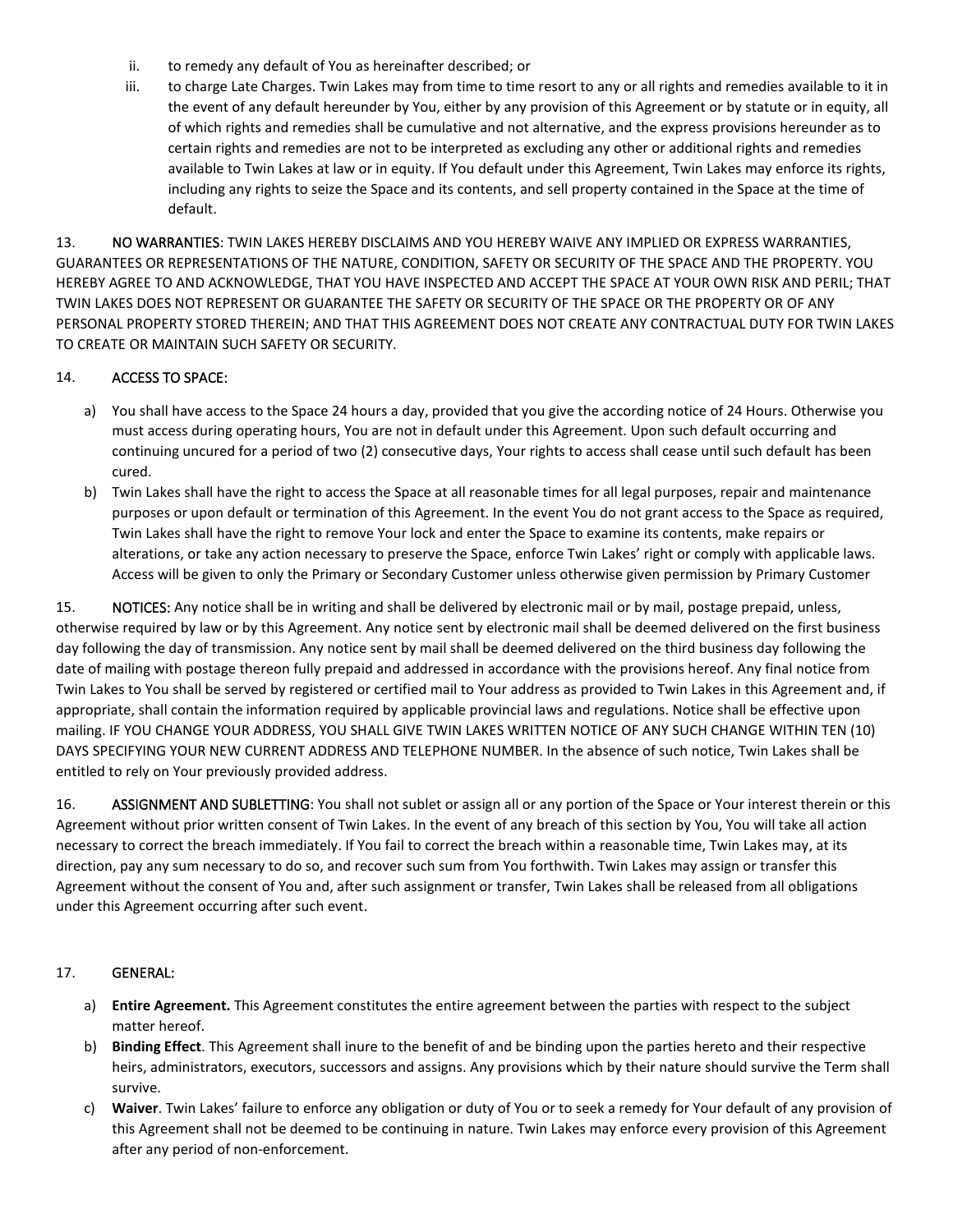- d) No Registration. You shall not register this Agreement or any notice of this Agreement in full or in part on the title to the Property.
- e) **Invalidity.** If any provision of this Agreement is determined to be void or unenforceable in whole or in part, it shall not affect or impair the validity or enforcement of the remaining provisions of this Agreement, and this Agreement shall be read as if the invalid, unenforceable or illegal provision had never formed part hereof.
- f) **Governing Law.** This Agreement shall be governed by and construed in accordance with the laws of the Province of Ontario. Any legal actions, claims or demands shall be handled in a court of competent jurisdiction within the Province of Ontario.
- g) **Set Off.** You cannot set-off for any amounts owing to Twin Lakes pursuant to the Agreement and any invoice related thereto.
- h) **Expenses**. In the event that attorneys' fees, costs or any other expenses are incurred by Twin Lakes due to Your default or breach of this agreement, You hereby agree to pay said attorney's fees, costs and expenses in connection therewith.

### **I have read and Understood the Above Terms and Conditions of Rental Space**

| Primary Customer - Printed Name      | <b>Primary Signature</b>    | Date |  |  |
|--------------------------------------|-----------------------------|------|--|--|
| Secondary Customer - Printed Name    | Secondary Signature         | Date |  |  |
| Outdoor Storage at Twin Lakes - Name | Outdoor Storage – Signature | Date |  |  |